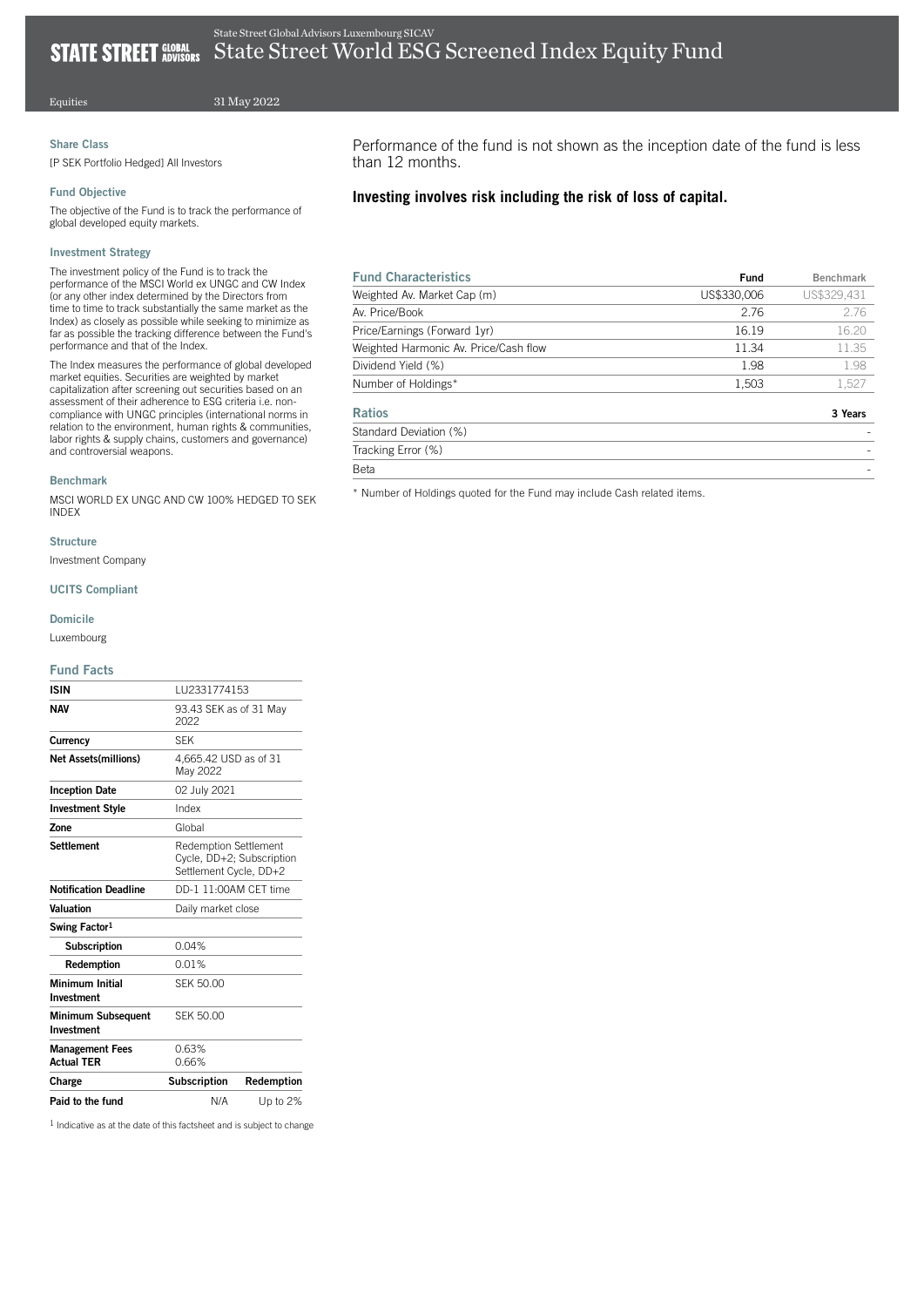| <b>Top 10 Holdings</b>     | Weight<br>$(\% )$ |
|----------------------------|-------------------|
| <b>APPLE INC</b>           | 4.59              |
| MICROSOFT CORP             | 3.65              |
| AMAZON.COM INC             | 2.07              |
| ALPHABET INC-CL A          | 1.28              |
| <b>TESLA INC</b>           | 1.25              |
| ALPHABET INC-CL C          | 1.22              |
| JOHNSON & JOHNSON          | 0.89              |
| UNITEDHEALTH GROUP INC     | 0.88              |
| NVIDIA CORP                | 0.88              |
| META PLATFORMS INC-CLASS A | 0.84              |

| <b>Sector Allocation</b>      | Fund<br>(%) |
|-------------------------------|-------------|
| Information Technology        | 21.71       |
| Financials                    | 14.04       |
| Health Care                   | 13.47       |
| Consumer Discretionary        | 10.92       |
| Industrials                   | 9.44        |
| <b>Communication Services</b> | 7.61        |
| Consumer Staples              | 7.50        |
| Energy                        | 4.98        |
| Materials                     | 4.25        |
| Utilities                     | 3.16        |
| Real Estate                   | 2.92        |
| <b>Total</b>                  | 100.00      |

| Fund   |  |
|--------|--|
| (%)    |  |
| 68.87  |  |
| 6.17   |  |
| 4.04   |  |
| 3.66   |  |
| 3.20   |  |
| 2.88   |  |
| 2.17   |  |
| 1.94   |  |
| 1.18   |  |
| 1.03   |  |
| 4.86   |  |
| 100.00 |  |
|        |  |







#### For More Information

Visit our website www. ssga.com or contact your representative SSGA office.

SSGA Belgium

+32 (0) 2 663 2016

SSGA France

+33 (0) 1 44 45 40 48

SSGA Germany +49 (0) 89 55878 999

SSGA Ireland +353 (1) 776 3188 / +353 (1)

776 3029 SSGA Italy

+39 02 3206 6121

SSGA Middle East & Africa +971 2 245 9000

SSGA Netherlands

+31 (0) 20 718 1701

SSGA Switzerland

+41 (0) 44 245 7099

SSGA United Kingdom

+44 (0) 20 3395 2333

Source: SSGA.

Characteristics, holdings, country allocations and sectors shown are as of the date indicated at the top of this factsheet and are subject to change. Within Country Allocation, 'Other' denotes the consolidation of any countries which are not already included in the Fund's top 10.

# **PLEASE NOTE THAT FULL DETAILS OF UNDERLYING FUND HOLDINGS CAN BE FOUND ON WWW.SSGA.COM**

#### **Marketing Communication – General Access. Professional Clients Only.**

**This material is for your private information.** The information provided does not constitute investment advice as such term is defined under the Markets in Financial Instruments Directive (2014/65/EU) or applicable Swiss regulation and it should not be relied on as such. There is no representation or warranty as to the accuracy of the information and State Street shall have no liability for decisions based on such information.

The funds are not available to U.S. investors. **Please refer to the Fund's latest Key Investor Information Document and Prospectus before making any final investment decision. The latest English version of the prospectus and the KIID can be found at www.ssga.com. A summary of investor rights can be found here: https://www.ssga.com/ library-content/products/fund-docs/summary-of-investor-rights/ssga-investors-rights-summary-template-non-etf-Lux.pdf Note that the Management Company may decide to terminate the arrangements made for marketing and proceed with de-notification in compliance with Article 93a of Directive 2009/65/EC.**

This communication is directed at professional clients (this includes Eligible Counterparties) who are deemed both Knowledgeable and Experienced in matters relating to investments.

**The information contained in this communication is not a research recommendation or 'investment research' and is classified as a 'Marketing Communication' in accordance with the Markets in Financial Instruments Directive (2014/65/EU) or applicable Swiss regulation. This means that this marketing communication (a) has not been prepared in accordance with legal requirements designed to promote the independence of investment research (b) is not subject to any prohibition on dealing ahead of the dissemination of investment research.**

The MSCI World Index is a trademark of MSCI Inc.

The trademarks and service marks referenced herein are the property of their respective owners. Third party data providers make no warranties or representations of any kind relating to the accuracy, completeness or timeliness of the data and have no liability for damages of any kind relating to the use of such data.

The whole or any part of this work may not be reproduced, copied or transmitted or any of its contents disclosed to third parties without SSGA's express written consent.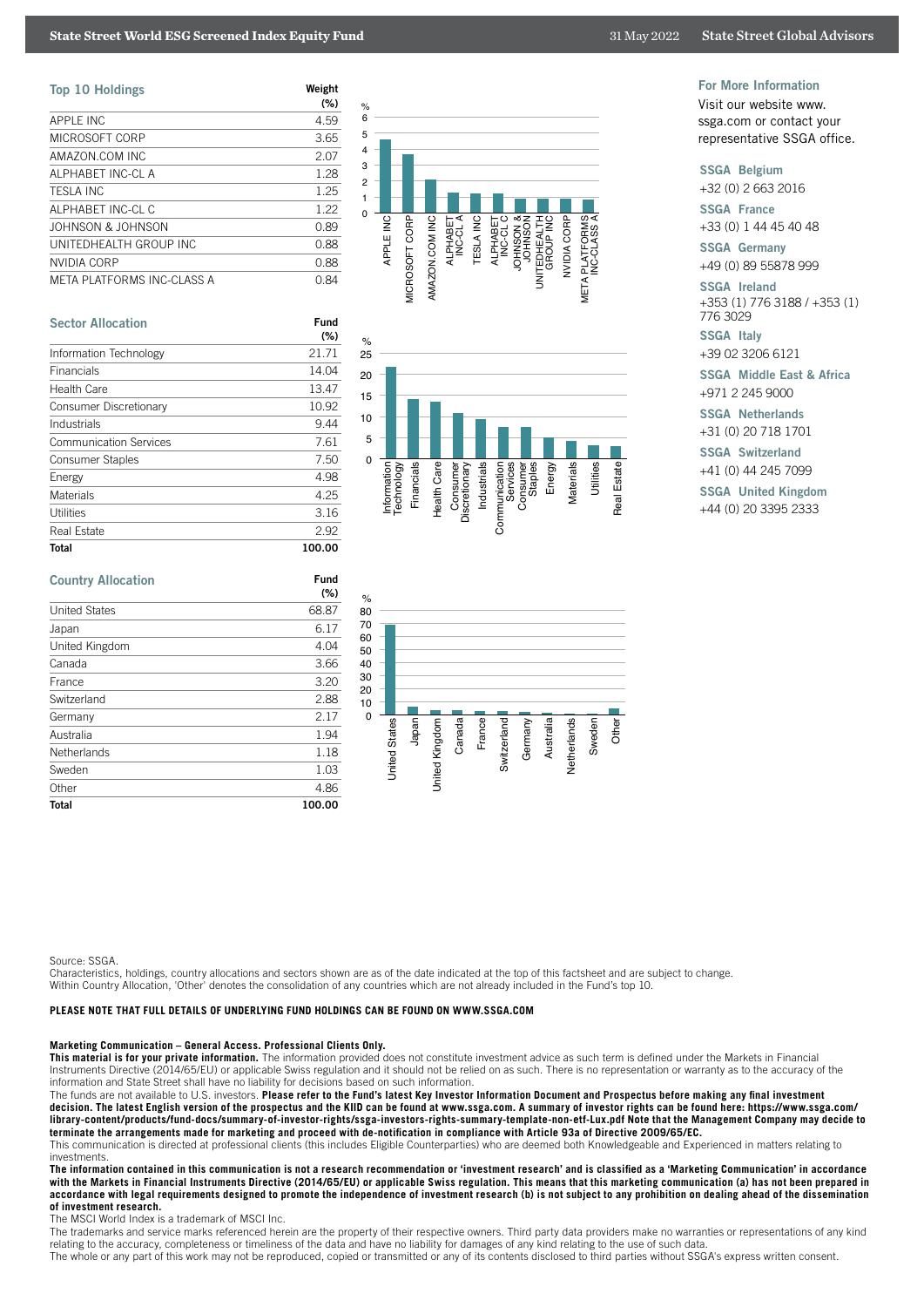# **R-Factor™ Summary**

R-FactorTM is built off a transparent scoring methodology that leverages the Sustainability Accounting Standards Board (SASB) Materiality Map, corporate governance codes, and inputs from four best-in-class ESG data providers. R-Factor supports the development of sustainable capital markets by giving investors the ability to invest in solutions that integrate financially material ESG data while incentivizing companies to improve their ESG practices and disclosure in areas that matter.

# **Fund R-Factor Profile**

| Not Available     | 0.20%  |
|-------------------|--------|
| Laggard           | 4.91%  |
| Underperformer    | 1.62%  |
| Average Performer | 13.16% |
| Outperformer      | 28.69% |
| Leader            | 54.92% |



Source: Factset/SSGA as of 30 Apr 2022

# **R-Factor**

| וטישות                  |      |
|-------------------------|------|
| <b>R-Factor Summary</b> | Fund |
| R-Factor                | 69   |
|                         |      |

Source: Factset/SSGA as of 30 Apr 2022

| <b>Fund Coverage</b>                | Count | Percent<br>of Total<br><b>Securities</b> | Percent of<br><b>Total Market</b><br>Value |
|-------------------------------------|-------|------------------------------------------|--------------------------------------------|
| <b>R-Factor Securities Coverage</b> | 1.492 | 99.27%                                   | 99.80%                                     |
| Total Number of Securities in Fund  | 1.503 |                                          |                                            |

Source: Factset/SSGA as of 30 Apr 2022

| <b>Top 10 Positions</b>         | <b>Fund Weight</b> | <b>R-Factor</b><br>Rating |
|---------------------------------|--------------------|---------------------------|
| Apple Inc.                      | 4.59%              | 93                        |
| Microsoft Corporation           | 3.65%              | 79                        |
| Amazon.com Inc.                 | 2.07%              | 66                        |
| Alphabet Inc. Class A           | 1.28%              | 71                        |
| Tesla Inc                       | 1.25%              | 58                        |
| Alphabet Inc. Class C           | 1.22%              | 71                        |
| Johnson & Johnson               | 0.89%              | 82                        |
| UnitedHealth Group Incorporated | 0.88%              | 53                        |
| <b>NVIDIA Corporation</b>       | 0.88%              | 79                        |
| Meta Platforms Inc. Class A     | 0.84%              | 73                        |

Source: Factset/SSGA as of 30 Apr 2022

# **Top 5 R-Factor Ratings**

| HP Inc.            | $0.08\%$ | 100 |
|--------------------|----------|-----|
| Cisco Systems Inc. | 0.36%    | 100 |
| Danone SA          | $0.07\%$ | 97  |
| Stellantis N.V.    | $0.06\%$ | 95  |
| AXA SA             | $0.09\%$ | 95  |

Source: Factset/SSGA as of 30 Apr 2022

#### **Bottom 5 R-Factor Ratings**

| Constellation Software Inc.                | $0.06\%$ | З  |
|--------------------------------------------|----------|----|
| Peloton Interactive Inc. Class A           | $0.01\%$ | 13 |
| AMC Entertainment Holdings Inc.<br>Class A | $0.01\%$ | 14 |
| Live Nation Entertainment Inc.             | $0.03\%$ | 14 |
| Azrieli Group Ltd.                         | $0.00\%$ | 18 |

Source: Factset/SSGA as of 30 Apr 2022

The R-Factor summary reflects certain ESG characteristics only, and does not reflect the fund's performance. Please see Important Information section for more information and definitions of the ESG Metrics presented. The stocks mentioned are not necessarily holdings invested in by SSGA. References to specific company stocks should not be construed as recommendations or investment advice. The statements and opinions are subject to change at any time, based on market and other conditions.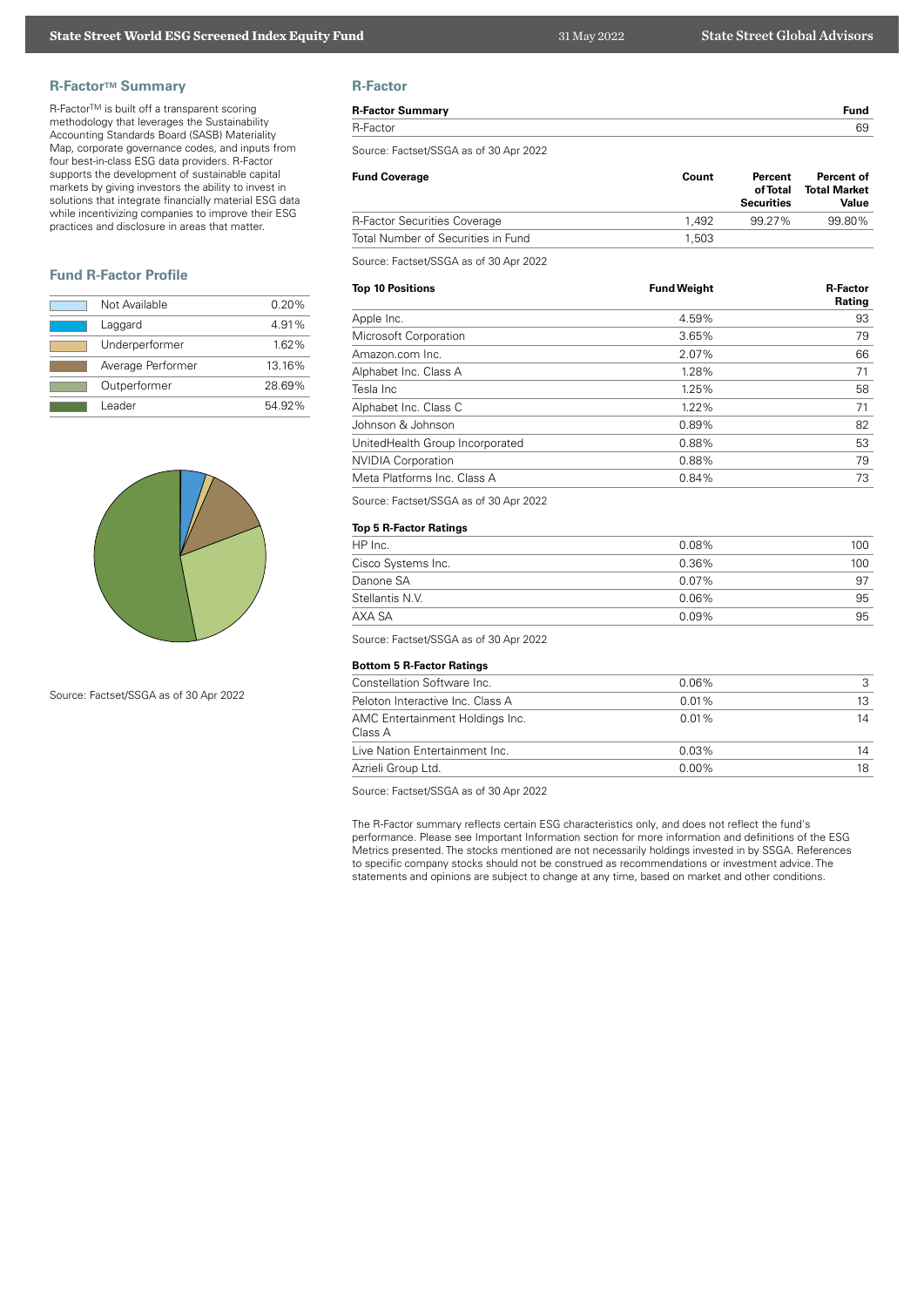

# **Climate Profile**

# **Carbon Intensity**



Source: SSGA Holdings as of 31 May 2022. Trucost data as of 30 Apr 2022.

# **Scope 1 + 2 Carbon Emissions**



Source: SSGA Holdings as of 31 May 2022. Trucost data as of 30 Apr 2022.

**Weighted Average Carbon Intensity**



Source: SSGA Holdings as of 31 May 2022. Trucost data as of 30 Apr 2022.

## **Total Reserves Carbon Emissions**



Source: SSGA Holdings as of 31 May 2022. Trucost data as of 30 Apr 2022.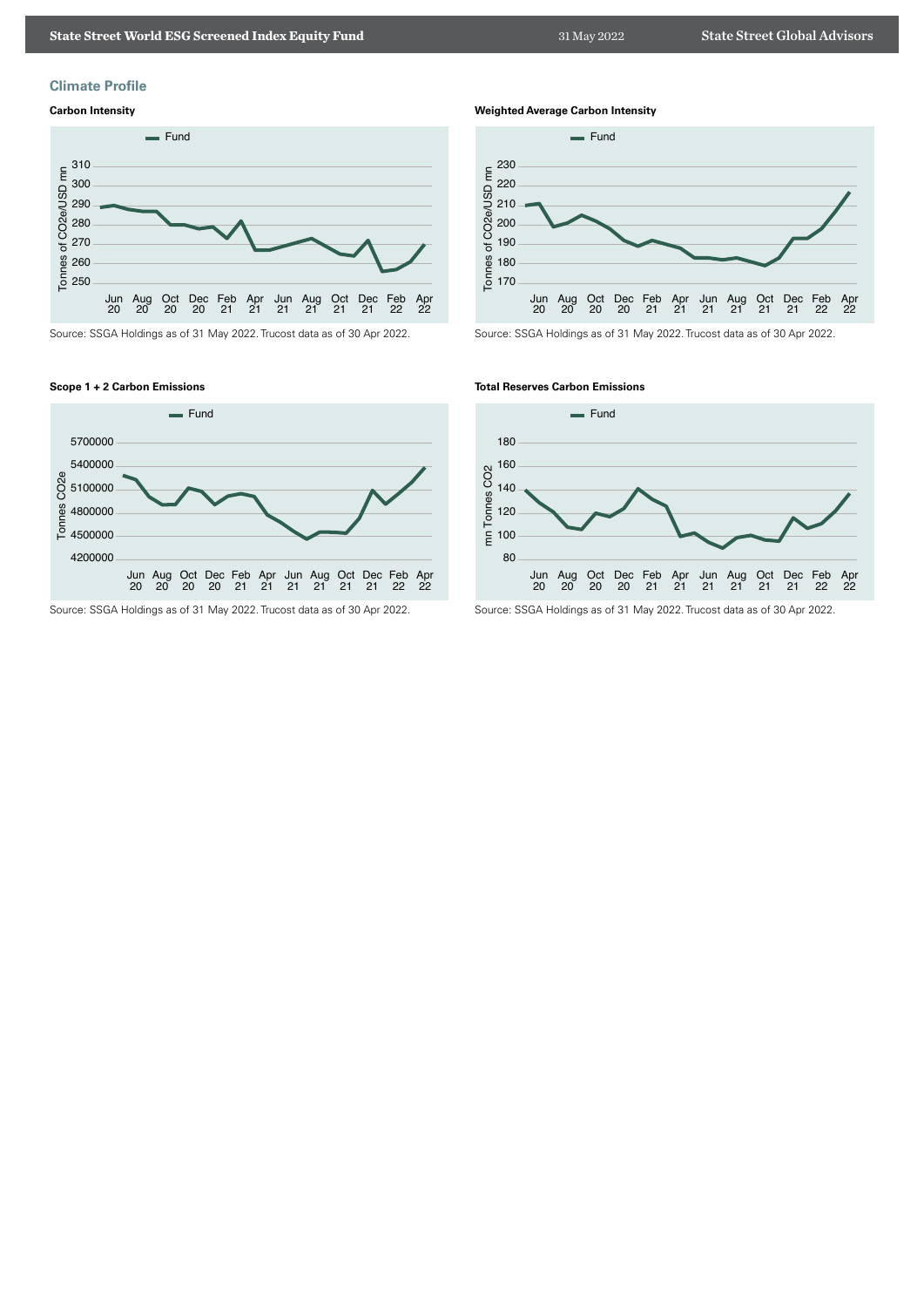# **Stewardship Profile** As of 31 May 2022

| <b>Stewardship Profile</b>                                    | 01 2022     |
|---------------------------------------------------------------|-------------|
| <b>Number of Meetings Voted</b><br><b>Number of Countries</b> | 1,636<br>21 |
| <b>Management Proposals</b>                                   | 2,632       |
| Votes "For"                                                   | 90.01%      |
| Votes "Against"                                               | 9.99%       |
| <b>Shareholder Proposals</b>                                  | 80          |
| With Management                                               | 85.00%      |
| <b>Against Management</b>                                     | 15.00%      |

Figures are based on State Street Global Advisors' general approach to voting at the companies held by the Fund at quarter end. This information is not a substitute for a proxy voting report, which can be requested through your relationship manager. State Street Global Advisors' (SSGA) asset stewardship program is aimed at engaging with our fund companies on issues that impact long-term value creation across environmental, social and governance (ESG) considerations. In the recent past, SSGA has issued extensive guidance on key governance matters such as effective, independent board leadership. SSGA's current focus is on helping boards think about the possible impacts of environmental and social issues and incorporating a sustainability lens into boards' oversight of long-term strategy as a sound business practice.

# **Gender Diversity**

| <b>Women on Board</b> | <b>Number of Securities</b> |
|-----------------------|-----------------------------|
| $\overline{0}$        | 57                          |
| 1                     | 178                         |
| $\overline{2}$        | 245                         |
| 3                     | 402                         |
| $\overline{4}$        | 303                         |
| 5                     | 172                         |
| 6                     | 80                          |
| 7                     | 38                          |
| 8                     | 14                          |
| 9                     | 6                           |
| 10                    | $\overline{2}$              |
| $10+$                 | 3                           |
| Not Available         | 3                           |
| <b>Total</b>          | 1,503                       |

Source: Factset/SSGA as of 30 Apr 2022